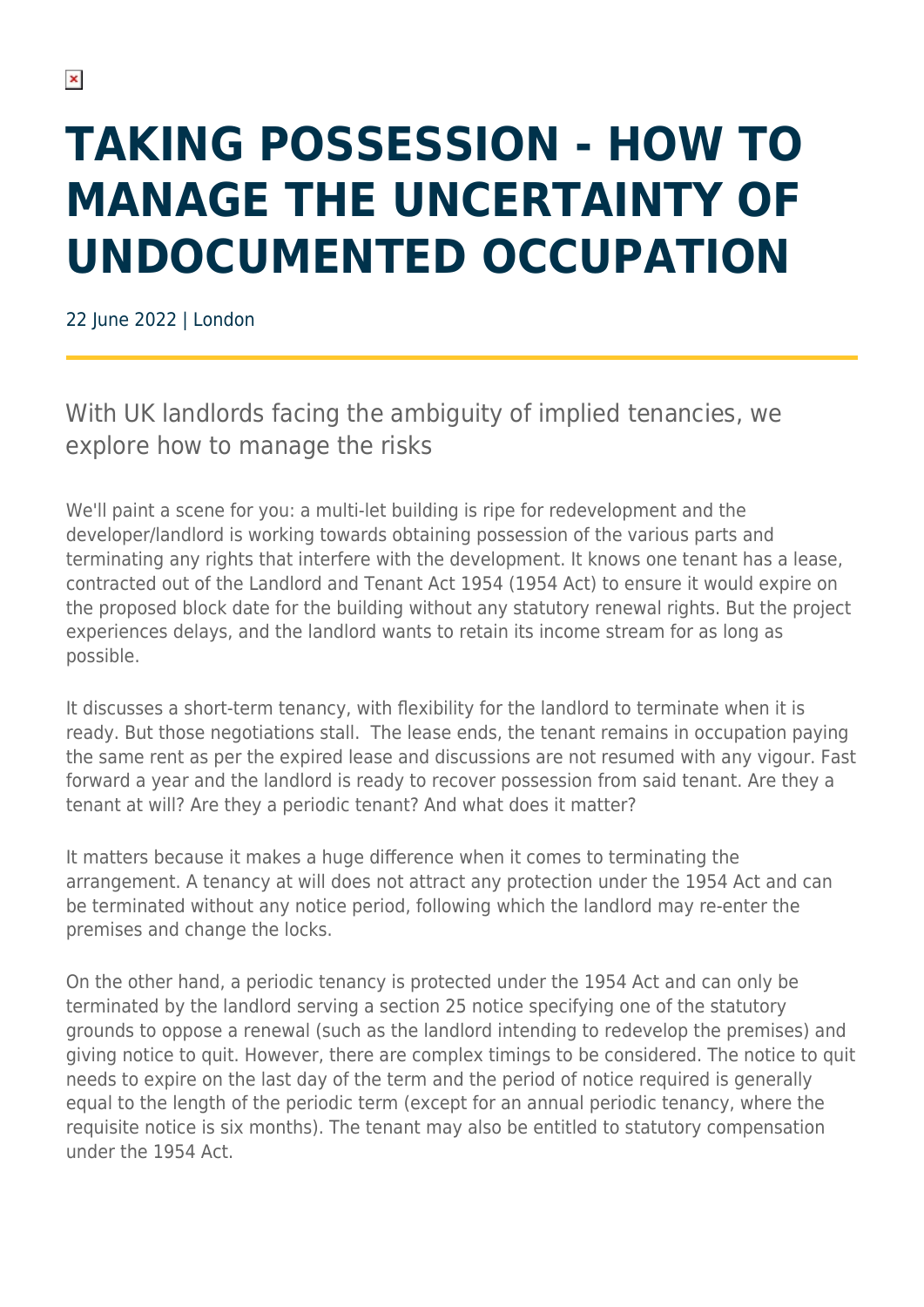If a landlord gets it wrong and tries to take possession when a tenant argues it has a protected periodic tenancy, not only may it be liable for damages for breach of quiet enjoyment, it may also have committed a criminal offence.

#### **WHAT DO THE COURTS SAY?**

While the courts have given guidance on the factors pointing to a tenancy at will or periodic tenancy, it is clear each case is fact specific. As a general rule of thumb, if the tenant remains in occupation paying rent regularly without on-going negotiation for a formal arrangement, a periodic tenancy is more likely to be implied.

However, the recent judgment from the High Court, in the case of Valley View v NHS Property Services Limited, emphasises it is important to consider all the surrounding circumstances and particularly the parties' intentions (assessed objectively). This judgment concerned five test cases to determine whether GPs are liable to pay full a service charge to their NHS landlord (and the extent of the landlord's liability to provide those services). The GPs had been occupying their surgeries for years with no written agreements or record of the terms of their occupation. The first issue for the court to decide was whether the GPs were tenants at will or periodic tenants.

In one case, the GP had occupied their surgery for over 14 years. They had discussed, but not fully agreed, terms for a sublease before they moved in, but nothing really progressed further for over four years. They later considered taking an assignment of the NHS landlord's lease, but again negotiations were slow and stalled for years at a time. During this period the GP paid a regular rent to the NHS landlord. However, the court determined a tenancy at will was the appropriate implication, stating: "All that is required and, as I have found, existed in the present case, is that both parties should remain of the intention that there should be a new lease on terms to be agreed."

An important factor in the court's reasoning was the proposed sublease was to be contractedout of the protection of the 1954 Act. If a periodic tenancy was implied, it would attract 1954 Act rights which directly contradicted the objective intentions of the parties. Jonathan Gaunt QC of Falcon Chambers, acting for the NHS landlord, describes the case as a "particularly striking example" of the principle that a pause in the negotiations does not necessarily result in a periodic tenancy, particularly considering the length of the pauses.

#### **HOW WE CAN HELP**

Clearly, the grounds are ripe for dispute when there is no written agreement to record the terms and the relationship between the parties. Due to the specific facts in each case, there can be a lot of uncertainty for landlords who want to recover possession, which may lead to lengthy court proceedings. If a tenant is going to remain in occupation while negotiation of the terms for a short-term interest are still proceeding, we can advise on how to protect the status quo and reduce those uncertainties.